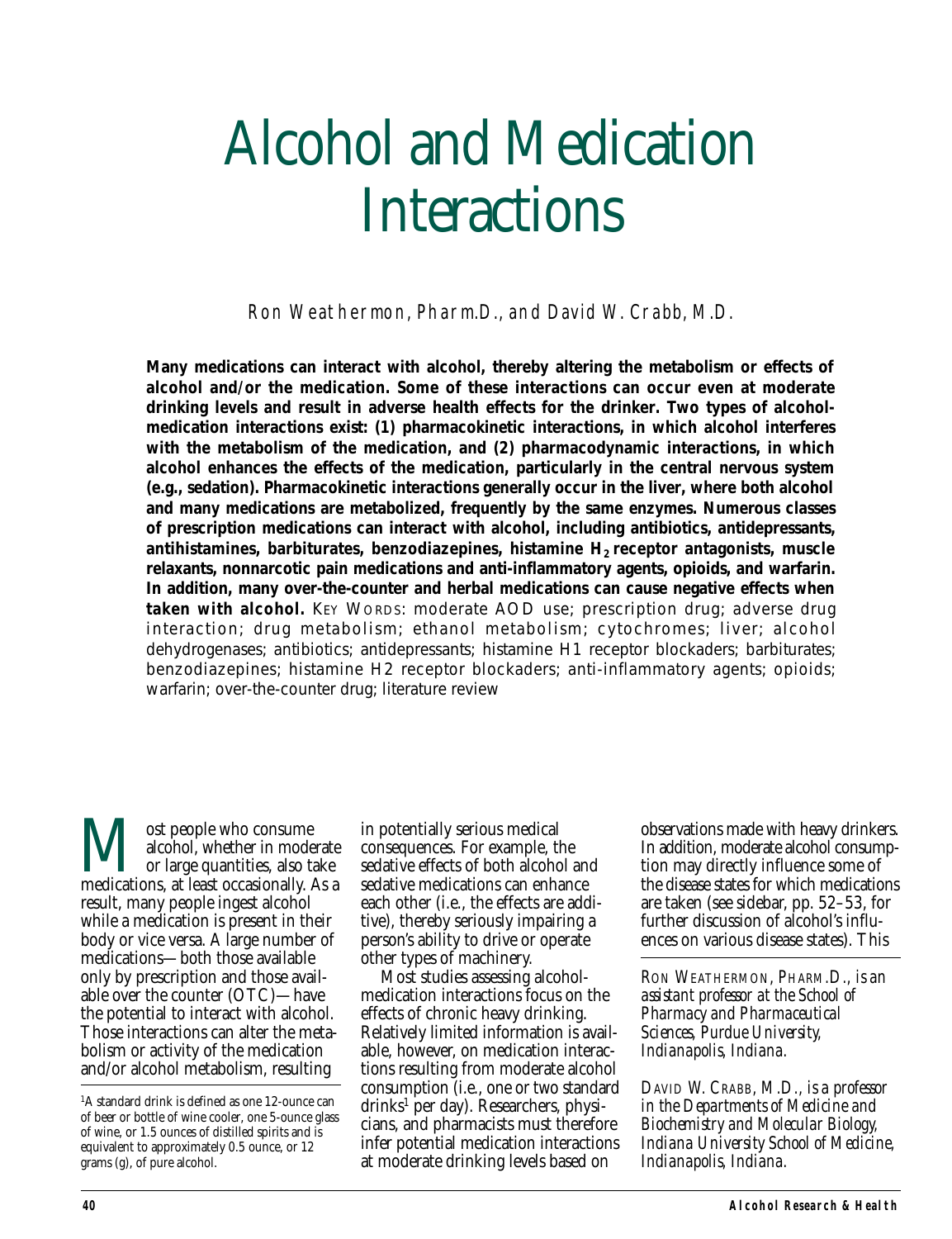article discusses alcohol absorption, distribution, and metabolism within the body; the sites where potential alcohol-medication interactions can occur; and possible adverse effects from various alcohol-medication combinations, including OTC or herbal products.

#### **Alcohol Absorption, Distribution, and Metabolism**

#### *Gastrointestinal Absorption and Metabolism*

When alcohol is ingested through the mouth, a small amount is immediately broken down (i.e., metabolized) in the stomach. Most of the remaining alcohol is then absorbed into the bloodstream

from the gastrointestinal tract, primarily the stomach and the upper small intestine. Alcohol absorption occurs slowly from the stomach but rapidly from the upper small intestine. Once absorbed, the alcohol is transported to the liver through the portal vein. A portion of the ingested alcohol is metabolized during its initial passage through the liver; the remainder of the ingested alcohol leaves the liver, enters the general (i.e., systemic) circulation, and is distributed throughout the body's tissues.

Alcohol metabolism (or the metabolism of any other substance) that occurs in the gastrointestinal tract and during the substance's initial passage through the liver is called "first-pass metabolism" (see figure 1). For example, the mucosa lining the stomach contains enzymes that can metabolize

alcohol as well as other substances; some of those enzymes, including alcohol dehydrogenase (ADH) and cytochrome P450 are described in more detail in the section "Alcohol Metabolism in the Liver."

The contribution of stomach (i.e., gastric) enzymes to first-pass alcohol metabolism, however, is controversial. Whereas some researchers have proposed that gastric enzymes play a major role in first-pass metabolism (Lim et al. 1993), other investigators consider the liver to be the primary site of firstpass metabolism (Levitt and Levitt 1998). Furthermore, some gender differences appear to exist in the overall extent of, and in the contribution of, gastric enzymes to first-pass metabolism. For example, the extent of first-pass metabolism is less in women than in men and some studies also



**Figure 1** Schematic representation of first-pass metabolism. (A) Alcohol ingested through the mouth reaches the stomach, where a portion is metabolized by the enzyme alcohol dehydrogenase (ADH). The remaining alcohol enters the intestine, where most of the remainder is absorbed into the bloodstream and enters the portal vein that leads to the liver. In the liver, part of the alcohol is metabolized by ADH or cytochrome P450. The remaining alcohol enters the general (i.e., systemic) circulation and eventually is transported back to the liver and metabolized there. The metabolism of alcohol in the stomach or during the first passage through the liver after absorption from the intestine is called first-pass metabolism. (B) Changes in blood alcohol levels (BALs) after oral alcohol ingestion and after intravenous administration of the same alcohol dose. The difference in BALs achieved with both administration routes (i.e., the amount by which the BAL is lower after oral ingestion) represents that portion of the ingested alcohol that has been broken down by first-pass metabolism before reaching the systemic circulation.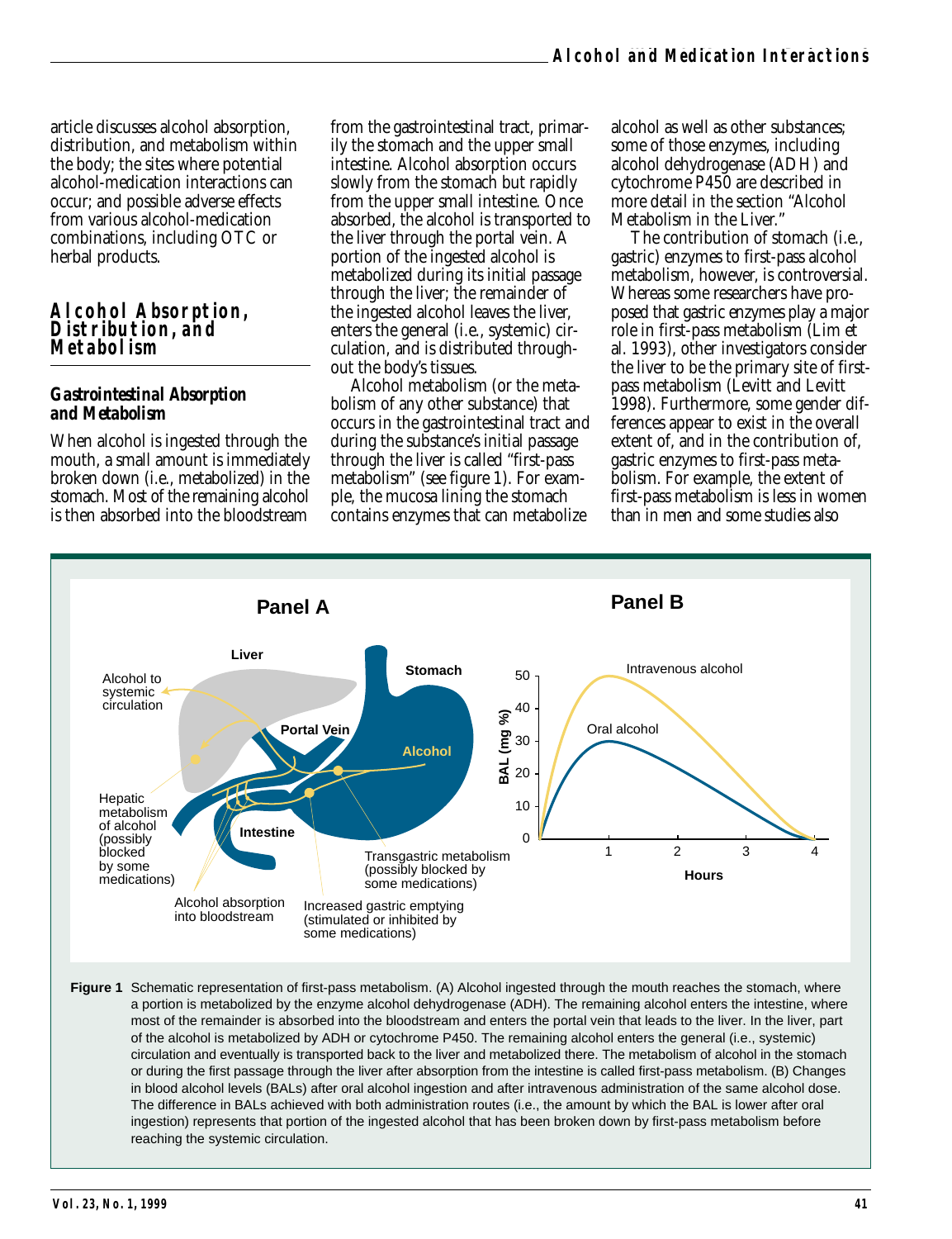have found lower gastric ADH activity in women (Thomasson 1995).

First-pass metabolism is readily detectable after consumption of low alcohol doses<sup>2</sup> that leave the stomach slowly (e.g., because they have been consumed with a meal). Thus, under such conditions of delayed gastric emptying, more alcohol can be metabolized in the stomach or absorbed slowly from the stomach and transported to the liver for first-pass metabolism.

In general, probably only a small fraction (perhaps 10 percent) of ingested alcohol is eliminated from the body by first-pass metabolism after consumption of low doses of alcohol. As alcohol ingestion increases, the amount of alcohol eliminated by first-pass metabolism becomes an even smaller fraction of the total amount of alcohol consumed. Some researchers have suggested, however, that some medications can block first-pass metabolism, resulting in blood alcohol levels (BALs) that are higher than normal for a given alcohol dose. For example, people taking medications that can inhibit ADH activity such as aspirin and certain medications used to treat ulcers and heartburn (i.e.,  $H<sub>2</sub>$  receptor antagonists, such as cimetidine [Tagamet®], nizatidine [Axid®] and ranitidine [Zantac®])—experience reduced first-pass metabolism (Caballaria et al. 1991; Roine et al. 1990). Similarly, medications that accelerate gastric emptying (e.g., the stomach medications metoclopramide [Reglan®] and cisapride [Propulsid®] and the antibiotic erythromycin) may reduce firstpass metabolism in the stomach.

The contribution of bacteria living in the large intestine (i.e., colon) to gastrointestinal alcohol metabolism is still controversial. Laboratory experiments have demonstrated that these bacteria can metabolize alcohol*.* In addition, a breakdown product of alcohol (i.e., acetaldehyde) is generated in the colon after alcohol administration. Finally, studies in rats found that animals treated with an antibiotic to reduce the number of bacteria in the colon



showed a reduced alcohol elimination rate compared with untreated rats (Nosova et al. 1999). If these research findings also apply to humans, alcohol elimination may be delayed in people taking certain antibiotics that are active against colonic bacteria.

#### *Alcohol's Distribution in the Body*

Alcohol that has not been eliminated by first-pass metabolism enters the systemic circulation and is distributed throughout the body water (i.e., the blood and the watery fluid surrounding and inside the cells). Alcohol does not dissolve in fat tissues. The proportion of body water and body fat differs between men and women and between young and old people; women and older people generally have more body fat and less body water than do men and younger people. As a result, alcohol distribution throughout the body depends on a person's gender and age.

Differences in alcohol distribution patterns also affect the BALs achieved with a given alcohol dose (Thomasson 1995). Thus, women, whose lower body water creates a smaller fluid volume in which the alcohol is distributed, tend to achieve higher BALs than do men after consuming the same amount of

alcohol. The normal loss of lean body weight and increase in body fat that occurs with aging has a similar effect on BALs. The potentially higher BALs can exaggerate alcohol-medication interactions in both women and older people. Aside from this effect of gender and age on BALs, researchers have not reported any other major gender- or age-related differences in susceptibility to alcohol-medication interactions. However, this issue still requires further investigation.

#### *Alcohol Metabolism in the Liver*

The liver is the primary site of alcohol metabolism. Alcohol circulating in the blood is transported to the liver, where it is broken down by several enzymes, the most important of which are ADH and cytochrome P450 (figure 2). The activities of these enzymes may vary from person to person, contributing to the observed variations in alcohol elimination rates among individuals (Martin et al. 1985).

ADH converts alcohol into acetaldehyde in a reaction called oxidation. Acetaldehyde, which is a toxic substance that may contribute to many of alcohol's adverse effects, is broken down further by an enzyme called

<sup>2</sup> Low alcohol doses are defined here as 0.3 g per kilogram body weight, equivalent to approximately two standard drinks for a person weighing 70 kg.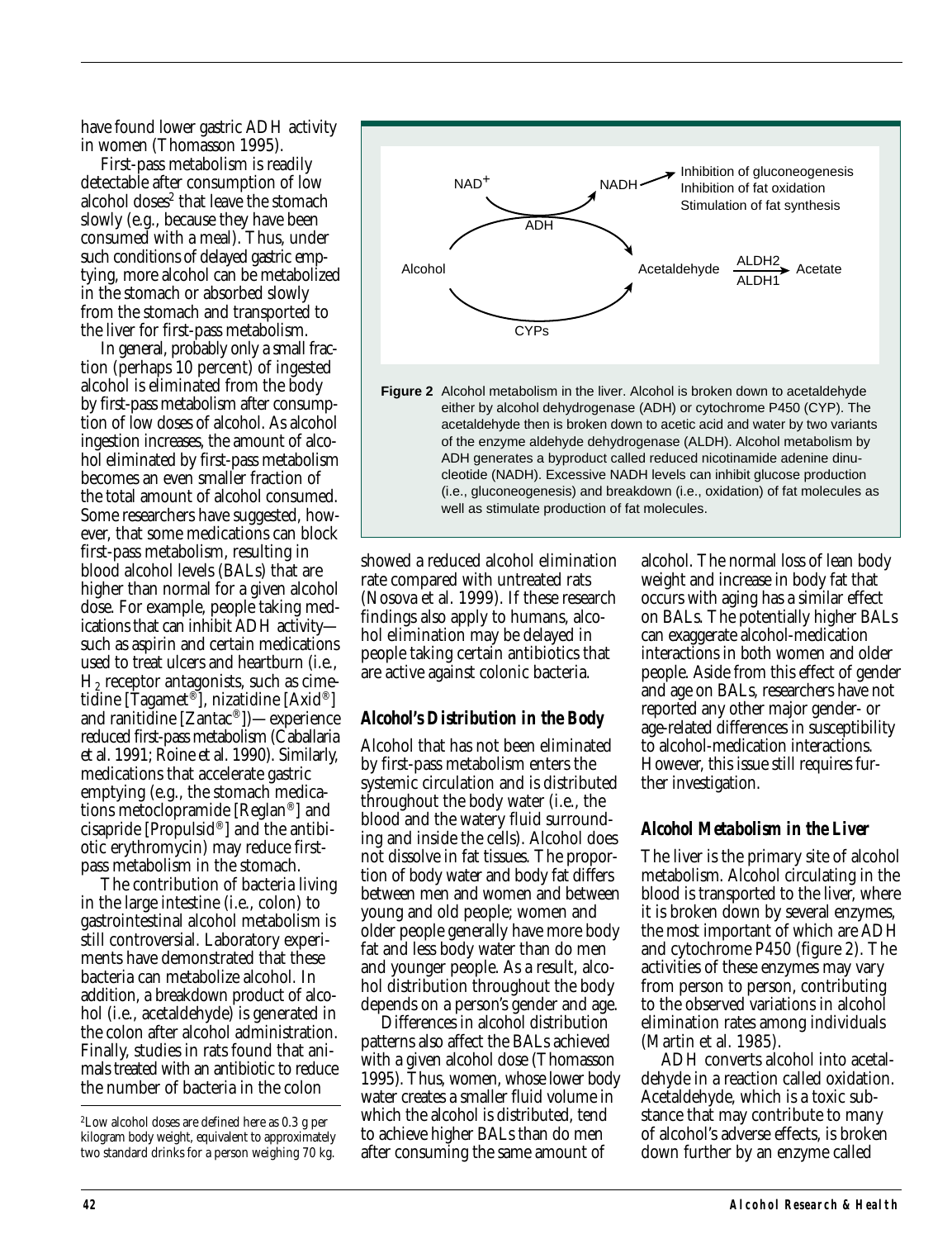aldehyde dehydrogenase (ALDH). (The function of ALDH is discussed in more detail in the following section.) Several ADH variants (i.e., isozymes) exist, which differ in their activity when studied in the laboratory. In humans, however, the effect of different ADH isozymes on alcohol elimination is small (Thomasson 1995). Although different ADH variants are associated with different risks of developing alcoholism, no studies to date have researched the effects of these isozymes on a person's susceptibility to alcohol-medication interactions.

In contrast to ADH, the alcoholmetabolizing enzyme cytochrome P450—also called microsomal ethanol oxidizing system (MEOS) (Lieber 1994)—plays a central role in alcohol-medication interactions. Cytochrome P450 actually is a system consisting of two enzymes, one called cytochrome P450 reductase and another one called CYP2E1, which

are both embedded in the membrane of a cell component called the endoplasmic reticulum.3 In addition to alcohol, CYP2E1 can metabolize numerous compounds, including acetaldehyde, the pain medication acetaminophen, the antibiotic isoniazid, and the barbiturate phenobarbital. Accordingly, CYP2E1 plays an important role in many alcohol-medication interactions.

In people consuming alcohol only occasionally, CYP2E1 metabolizes only a small fraction of the ingested alcohol. Chronic heavy drinking, however, can increase CYP2E1 activity up to tenfold, resulting in a substantial increase in the proportion of alcohol that is metabolized by this enzyme rather than by ADH (figure

<sup>3</sup>The endoplasmic reticulum is an extensive network of membrane-enclosed tubules within the cell that is involved in the production of proteins and fat molecules and in the transport of those molecules within the cell.

3) (Lieber 1994). The effect of lower levels of alcohol consumption on CYP2E1 activity is unknown. Because CYP2E1 also metabolizes several medications, alcoholics, in whom CYP2E1 activity is enhanced, exhibit increased metabolic rates for those medications when they are sober. When those alcoholics are intoxicated, however, the alcohol in their system competes with the medication for metabolism by CYP2E1. As a result, the breakdown of the medication is slowed. With many medications, increased or decreased metabolic rates can have adverse or even fatal consequences. With increased metabolic rates, the medication's concentration in the body may be too low or may decline too fast for it to be effective. Conversely, decreased metabolic rates may result in the accumulation of higher drug concentrations over longer periods of times, which may result in harmful overdoses.

- (A) In the absence of alcohol, CYP activity is relatively low. CYP breaks down the medication, and the resulting products (i.e., metabolites) are excreted.
- (B) After moderate alcohol consumption, CYP metabolizes alcohol in addition to the medication. As a result of competition for CYP between alcohol and the medication, the medication's metabolism is reduced, and the production of metabolites as well as their excretion declines, resulting in higher medication levels in the body. In addition, interactions between alcohol and the medication may occur in the central nervous system (CNS).
- (C) In chronic heavy drinkers who are sober, CYP activity is enhanced. As a result, the breakdown of medications Drug metabolized by CYP increases, and metabolite levels as well as their excretion are elevated, possibly resulting in insufficient medication levels in the body. Furthermore, toxic metabolites may accumulate.
- (D) In chronic heavy drinkers who are intoxicated, CYP is activated, but most of the enzyme is involved in alcohol metabolism. Consequently, the CYP-dependent metabolism of other medications is reduced, and metabolite levels and their excretion decline. Alcoholmedication interactions also can occur in the CNS.



**Figure 3** Potential alcohol-medication interactions involving cytochrome P450 enzymes (CYP) in the liver.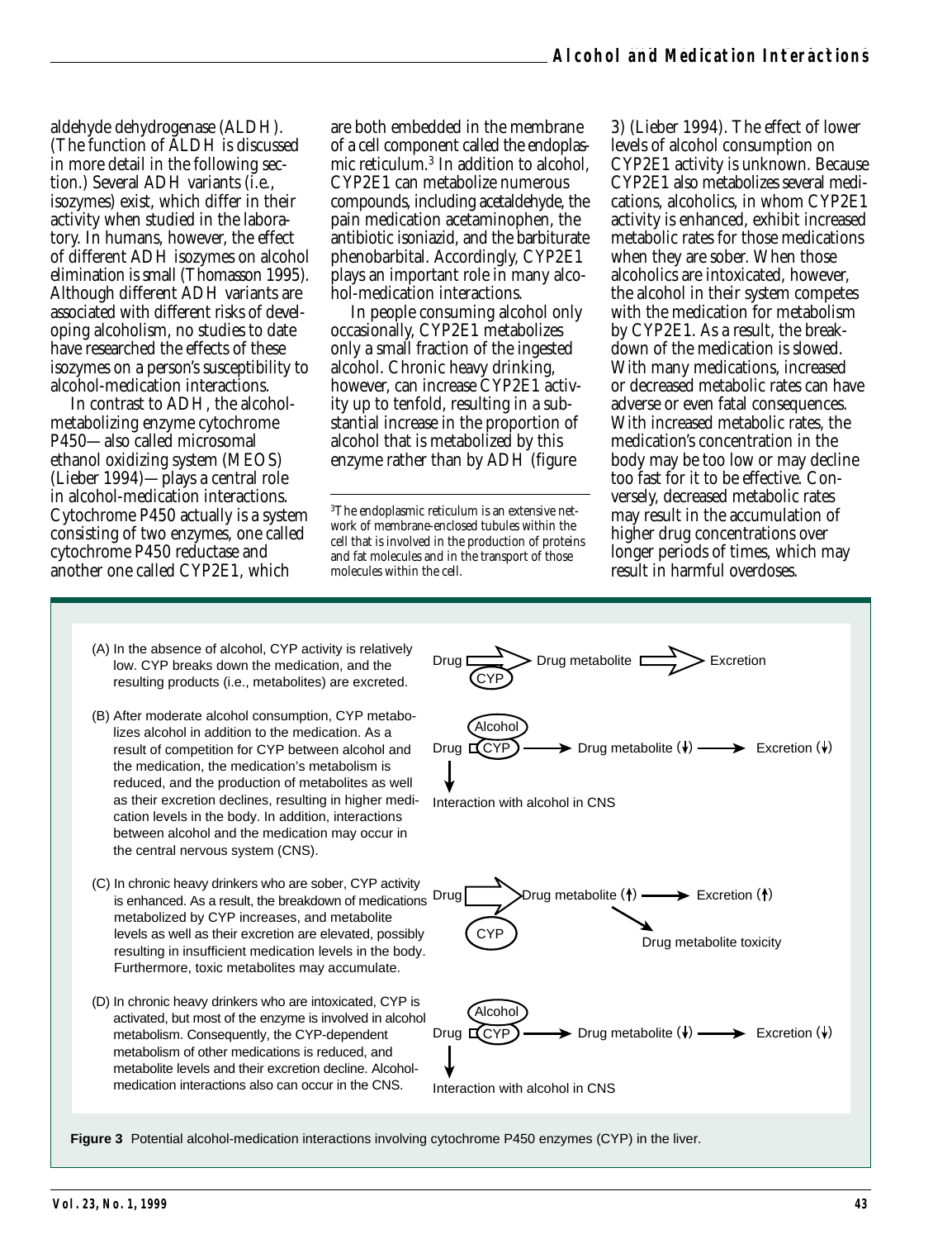Wide variation exists among people in both CYP2E1 activity and metabolic rates for medications broken down by this enzyme (e.g., acetaminophen and chlorzoxasone, a medication used to relieve muscle pain). Some of this variation may be genetically determined, although the specific underlying mechanism is unknown (Carriere et al. 1996). A person's CYP2E1 activity level, however, could influence his or her susceptibility to alcohol-medication interactions involving this enzyme. For example, in a person with innately low metabolic rates, a further decrease in metabolism when alcohol is consumed would affect medication levels (and thus the potential for adverse effects or interactions with alcohol) to a greater extent than in a person with innately high metabolic rates.

In addition to CYP2E1, at least two other cytochrome enzymes that metabolize various medications (i.e., CYP3A4 and CYP1A2) also can break down alcohol (Salmela et al. 1998). Moreover, the amounts of various enyzmes of the cytochrome CYP3A family (including CYP3A4) can increase from alcohol consumption (Niemela et al. 1998). Thus, potential interactions also exist between alcohol and medications metabolized by these cytochromes.

#### *Acetaldehyde Metabolism in the Liver*

As mentioned in the previous section, alcohol breakdown by ADH generates acetaldehyde, which, in turn, is metabolized further by ALDH. Two major types of ALDH (i.e., ALDH1 and ALDH2) exist, which are located in different regions of the cell. ALDH1 requires relatively high acetaldehyde concentrations in the cell to be active, whereas ALDH2 is active at extremely low acetaldehyde levels. Accordingly, ALDH2 may play a particularly important role in acetaldehyde breakdown after moderate alcohol consumption.

The significance of ALDH2 activity in alcohol and acetaldehyde metabolism is further supported by an inborn variation in alcohol metabolism that occurs primarily in people of Asian heritage but which is rare among

Caucasians. After consuming alcohol, many Asian people experience an unpleasant "flushing" reaction that can include facial flushing, nausea, and vomiting. These symptoms are caused by acetaldehyde accumulation in the body. Thus, following alcohol consumption, acetaldehyde levels in people susceptible to the flushing reaction may be 10 to 20 times higher than in people who do not experience flushing. Researchers have noted that approximately 40 percent of Asians lack ALDH2 activity because they have inherited one or two copies of an inactive variant of the gene that produces ALDH2 (Goedde et al. 1989). Most of these individuals flush

when they consume alcohol. These observations imply that ALDH2 plays a crucial role in maintaining low acetaldehyde levels during alcohol metabolism. Consequently, even inadvertent alcohol administration to people of Asian heritage (who may have inherited an inactive ALDH2 gene) can cause unpleasant reactions. Thus, the potential flushing response should be an important concern for physicians and patients, because many prescription and OTC medications contain substantial amounts of alcohol (see table 1). Physicians and pharmacists therefore must be alert to the possibility that Asian patients may be intolerant of these medications.

| <b>Product</b>                          | Alcohol Content (%) |  |
|-----------------------------------------|---------------------|--|
|                                         |                     |  |
| Betadine (mouthwash, gargle)            | 8.8                 |  |
| Cepacol (mouthwash, gargle)             | 14.0                |  |
| <b>Cheracol Sore Throat</b>             | 12.5                |  |
| Chlortrimeton syrup                     | 7.0                 |  |
| Cimetidine Oral Solution                | 2.8                 |  |
| <b>Cyclosporine Oral Solution</b>       | $9.5 - 12.5$        |  |
| Cyproheptadine                          | 5.0                 |  |
| DentSure (denture rinse, peppermint)    | 14.4                |  |
| Dr. Tichenor's Antiseptic               | $70*$               |  |
| Digoxin Elixir                          | 10.0                |  |
| Entex                                   | 5.0                 |  |
| Furosemide Liquid                       | 11.5                |  |
| Intensol (diazepam)                     | 19.0                |  |
| Listerine                               | 26.9                |  |
| Listerine Cool Mint or Freshburst       | 21.6                |  |
| Lomotil Liquid                          | 15.0                |  |
| Mellaril/Thioridiazine                  | $3.0 - 4.2$         |  |
| Mentadent Mouthwash                     | 10.0                |  |
| Oral-B Anti-Plaque Rinse                | 8.0                 |  |
| Plax-Advanced Formula                   | 8.7                 |  |
| Peri-colace                             | 10.0                |  |
| <b>Phenobarbital Elixir</b>             | 14.0                |  |
| Promethazine/Phenergan                  | 7.0                 |  |
| Ranitidine                              | 7.5                 |  |
| Scope, Baking Soda                      | 9.9                 |  |
| Scope, Cool Peppermint                  | 14.0                |  |
| Senokot Syrup                           | 7.0                 |  |
| Targon Smokers' Mouth Wash, Clean Taste | $15.6*$             |  |
| Targon Smokers' Mouth Wash, Original    | $16.0*$             |  |
| <b>Tavist Oral Solution</b>             | 5.5                 |  |
| Theophylline Elixir                     | 20.0                |  |
| <b>Viadent Oral Rinse</b>               | 10.0                |  |

\*Specifically denatured alcohol (SDA) 38B content.

SOURCE: Knodel, L.C., ed. Nonprescription Products: Formulations and Features. 1998–1999. Washington, DC: American Pharmaceutical Association, 1999.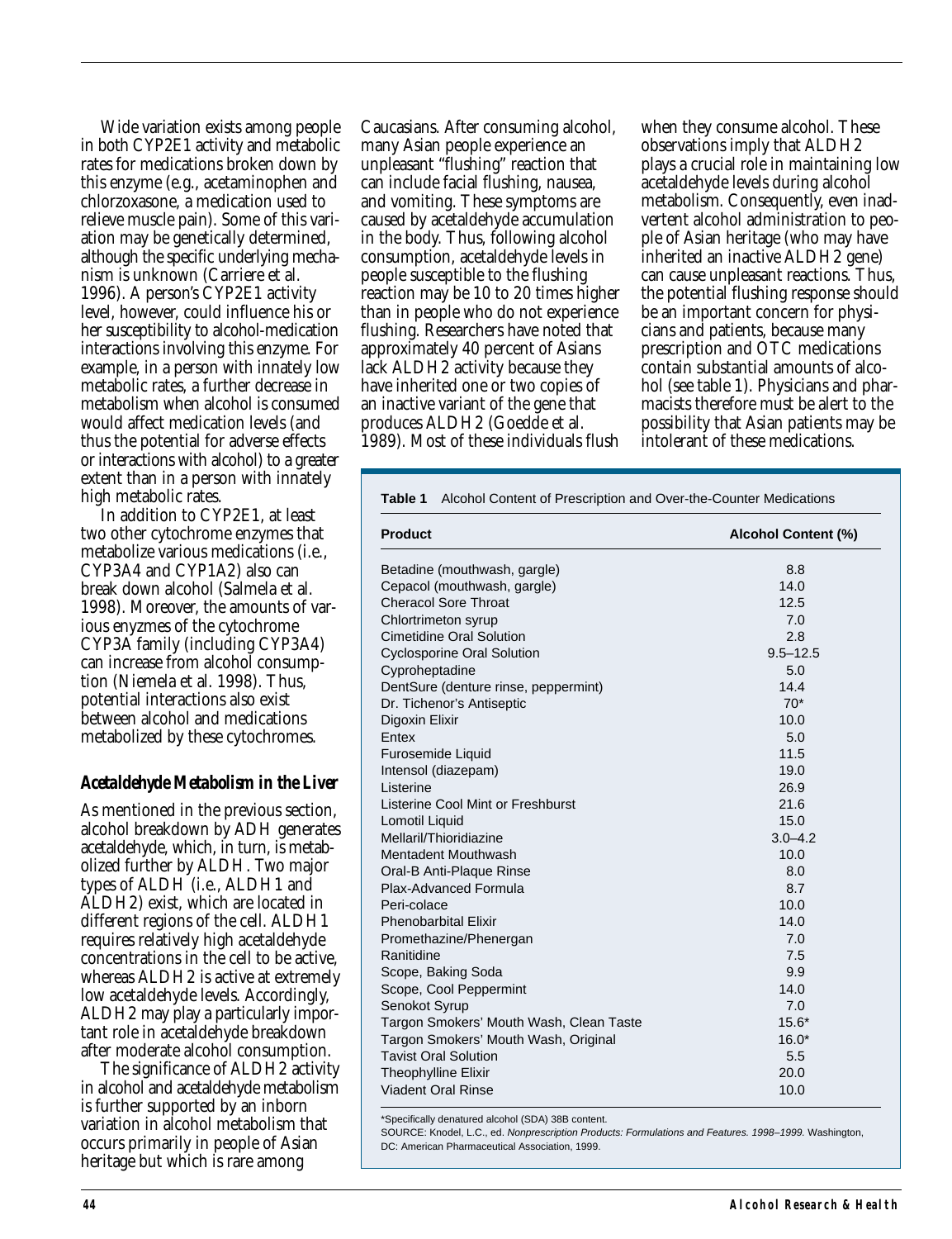Several medications can inhibit even active ALDH molecules (both ALDH1 and ALDH2), thereby inducing a flushing reaction in all people who consume alcohol after taking those medications. In fact, this medication effect is exploited in alcoholism treatment. The medication disulfiram (Antabuse®), which inhibits mainly ALDH1 but also ALDH2, is given to alcoholics trying to quit drinking. If the alcoholic drinks alcohol after taking disulfiram, he or she will experience a severe flushing reaction. The experience of such an unpleasant reaction, or even the expectation that this reaction will occur if alcohol is consumed, can help many alcoholics achieve and maintain abstinence. Moderate drinkers are not likely to be treated with disulfiram; however, many other medications (and certain toxic substances) also can induce disulfiram-like reactions when combined with alcohol (see table 2). For example, the commonly prescribed diabetes medication chlorpropamide and the antibiotics cefotetan and metronidazole can induce disulfiram-like reactions, even after ingestion of only small alcohol amounts. These reactions not only are unpleasant but also can result in serious medical

consequences. For example, flushing is associated with a widening (i.e., dilation) of the blood vessels, low blood pressure, and rapid heartbeat, all of which can be dangerous in patients with coronary artery disease. Patients taking medications that can induce disulfiram-like reactions therefore should be advised not to drink alcohol.

#### *Alcohol's Effects on Liver Metabolism*

In addition to influencing the metabolism of many medications by activating cytochrome P450 enzymes in the liver, alcohol and its metabolism cause other changes in the liver's ability to eliminate various substances from the body. Thus, alcohol metabolism affects the liver's redox state and glutathione levels. The term "redox state" refers to the concentrations of two substances in the cells—nicotinamide adenine dinucleotide (NAD+) and reduced NAD+ (NADH)—that are needed for the functioning of many enzymes. Alcohol metabolism by ADH results in the conversion of NAD+ into NADH, thereby increasing the liver's NADH levels (see figure 2). Elevated NADH levels, in turn, stim-

ulate the generation of fat molecules and interfere with the ability of other liver enzymes to break down fat molecules and produce the sugar glucose. Through these metabolic changes, alcohol metabolism can substantially affect the body's general metabolism and functioning. Furthermore, elevated NADH levels may prevent the liver from generating UDP-glucuronic acid, a substance that must be attached to various medications before they can be excreted from the body.

Glutathione is an antioxidant, an agent that prevents certain highly reactive, oxygen-containing molecules (i.e., reactive oxygen species) from damaging the cells. Both alcohol metabolism and the metabolism of certain medications can generate reactive oxygen species, thereby inducing a state called oxidative stress in the cells. At the same time, heavy alcohol consumption reduces the amount of glutathione in liver cells, particularly in the mitochondria (i.e., the cell components where most of the cell's energy is generated). Consequently, the cell's protective mechanisms against oxidative stress are impaired, and cell death may result. Furthermore, reduced glutathione levels increase the liver's susceptibility to damage caused by toxic breakdown products of some medications (e.g., acetaminophen and isoniazid).

**Table 2** Commonly Used Medications That Cause Disulfiram-Like Reactions (i.e., Flushing, Nausea, Vomiting, Sweating) After Alcohol Consumption

| <b>Type of Medication</b>                | <b>Generic Names</b>                                                                                                                                             | <b>Brand Names</b>                                                                                                                                                            |
|------------------------------------------|------------------------------------------------------------------------------------------------------------------------------------------------------------------|-------------------------------------------------------------------------------------------------------------------------------------------------------------------------------|
| Analgesics (NSAIDs)                      | Phenacetin<br>Phenylbutazone                                                                                                                                     | various                                                                                                                                                                       |
| Antibiotics                              | Cefamandole<br>Cefoperazone<br>Cefotetan<br>Chloramphenicol<br>Griseofulvin<br>Isoniazid<br>Metronidazole<br>Nitrofurantoin<br>Sulfamethoxazole<br>Sulfisoxazole | Mandol<br>Cefobid<br>Cefotan<br>various<br>Fulvicin, Grifulvin, Grisactin<br>Nydrazid, Rifamate, Rifater<br>Flagyl<br>Furadantin, Macrodantin<br>Bactrim, Septra<br>Pediazole |
| Cardiovascular medications<br>(nitrates) | Isosorbide dinitrate<br>Nitroglycerin                                                                                                                            | Dilatrate, Isordil, Sorbitrate<br>Nitro-Bid, Nitrostat                                                                                                                        |
| Diabetes medications<br>(sulfonylureas)  | Chlorpropamide<br>Glyburide<br>Tolazamide<br>Tolbutamide                                                                                                         | Diabinese<br>DiaBeta, Glynase, Micronase<br>generic<br>generic                                                                                                                |

#### **Common Alcohol-Medication Interactions**

#### *Mechanisms of Alcohol-Medication Interactions*

Interactions between alcohol and a medication can occur in a variety of situations that differ based on the timing of alcohol and medication consumption. For example, such interactions can occur in people who consume alcohol with a meal shortly before or after taking a medication or who take pain medications after drinking to prevent a hangover. Alcohol-medication interactions fall into two general categories: pharmacokinetic and pharmacodynamic. Pharmacokinetic interactions are those in which the presence of alcohol directly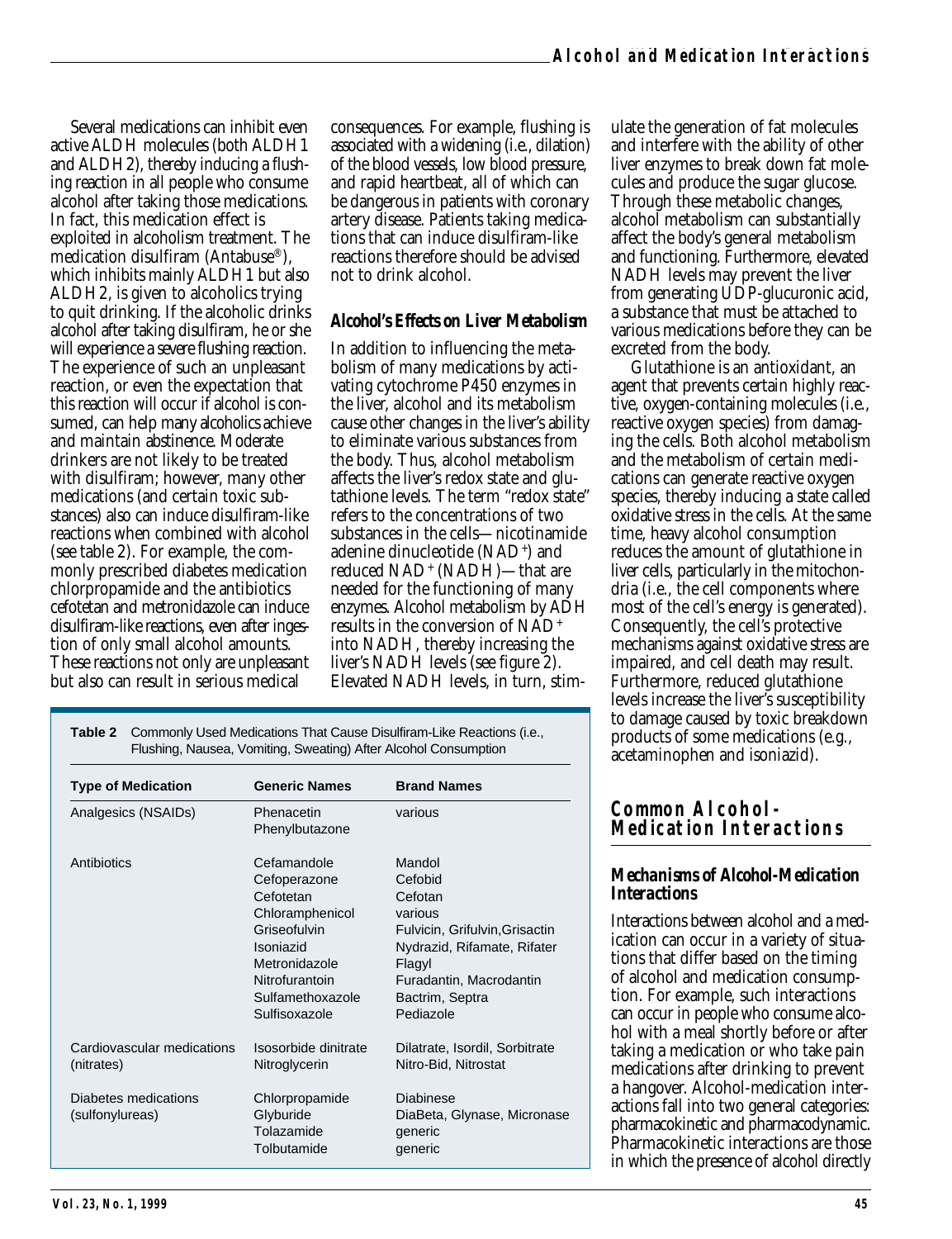**Table 3** Interactions Between Alcohol and Various Classes of Medications

| <b>Drug Class</b><br>(Conditions<br>for which they<br>are used) | <b>Generic Name</b>                                                                                                                     | <b>Brand Name</b>                                                                                      | <b>Availability</b> | <b>Type of Interaction</b>                                                                                                                                                                                                                                                                                                                                                         |
|-----------------------------------------------------------------|-----------------------------------------------------------------------------------------------------------------------------------------|--------------------------------------------------------------------------------------------------------|---------------------|------------------------------------------------------------------------------------------------------------------------------------------------------------------------------------------------------------------------------------------------------------------------------------------------------------------------------------------------------------------------------------|
| Analgesics<br>(pain relief)                                     | Aspirin<br>Acetaminophen                                                                                                                | various<br>e.g., Tylenol                                                                               | Rx and OTC          | •Aspirin increases gastric emptying, leading to<br>faster alcohol absorption in the small intestine;<br>may also inhibit gastric ADH.<br>•Alcohol enhances acetaminophen metabolism into<br>a toxic product, potentially causing liver damage.                                                                                                                                     |
| Antibiotics<br>(microbial infections)                           | Erythromycin<br>Isoniazid                                                                                                               | various<br>Nydrazid,<br>Rifamate, Rifater                                                              | <b>Rx</b>           | • Erythromycin may increase gastric emptying,<br>leading to faster alcohol absorption in the<br>small intestine.<br>•Alcohol increases the risk of isoniazid-related<br>liver disease.                                                                                                                                                                                             |
| Anticonvulsants<br>(seizure disorders)                          | Phenytoin                                                                                                                               | Dilantin                                                                                               | Rx                  | •Chronic alcohol consumption induces<br>phenytoin breakdown.                                                                                                                                                                                                                                                                                                                       |
| Antihistamines<br>(allergies, colds)                            | Diphenhydramine<br>Chlorpheniramine<br>Clemastine<br>Hydroxyzine<br>Promethazine<br>Cyproheptadine                                      | e.g., Benadryl<br>various<br>Atarax, Vistaril<br>Phenergan<br>Periactin                                | Rx and OTC          | •Alcohol enhances the effects of these agents<br>on the central nervous system (CNS), such as<br>drowsiness, sedation, and decreased motor skills.<br>.The interactions are more pronounced in<br>elderly people.<br>.No documented interactions exist with<br>nonsedating antihistamines (i.e., certrizine,<br>hismanal, loratidine).                                             |
| Anticoagulants<br>(prevention of blood clots)                   | Warfarin                                                                                                                                | Coumadin                                                                                               | Rx                  | • Acute alcohol intake may increase anticoagulation<br>by decreasing warfarin metabolism; chronic<br>alcohol ingestion decreases anticoagulation by<br>increasing warfarin metabolism.                                                                                                                                                                                             |
| Antidiabetic agents<br>(blood sugar<br>regulation)              | Chlorpropamide<br>Glipizide<br>Glyburide<br>Tolbutamide<br>Metformin                                                                    | <b>Diabinese</b><br>Glucotrol<br>DiaBeta, Glynase,<br>Micronase<br>Orinase<br>Glucophage               | Rx                  | •Alcohol consumption by diabetic patients taking<br>these medications increases the risk of lower-<br>than-normal blood sugar levels (i.e., hypoglycemia).<br>.Chlorpropamide, glyburide, and tolbutamide can<br>cause disulfiram-like interactions after alcohol<br>ingestion.<br>•Metformin may cause increased levels of lactic<br>acid in the blood after alcohol consumption. |
| <b>Barbiturates</b><br>(anesthesia, pain relief)                | Phenobarbital                                                                                                                           | various                                                                                                | Rx                  | •Chronic alcohol intake increases barbiturate<br>metabolism by cytochrome P450.<br>•Alcohol enhances the sedative and hypnotic<br>effects on the CNS.                                                                                                                                                                                                                              |
| Benzodiazepines<br>(sedative agents)                            | Alprazolam<br>Chlordiazepoxide<br>Clonazepam<br>Clorazepate<br>Diazepam<br>Lorazepam<br>Midazolam<br>Oxazepam<br>Temazepam<br>Triazolam | Xanax<br>Librium<br>Klonopin<br>Tranxene<br>Valium<br>Ativan<br>Versed<br>Serax<br>Restoril<br>Halcion | Rx                  | •Alcohol enhances the effects of these agents<br>on the CNS, such as drowsiness, sedation, and<br>decreased motor skills.                                                                                                                                                                                                                                                          |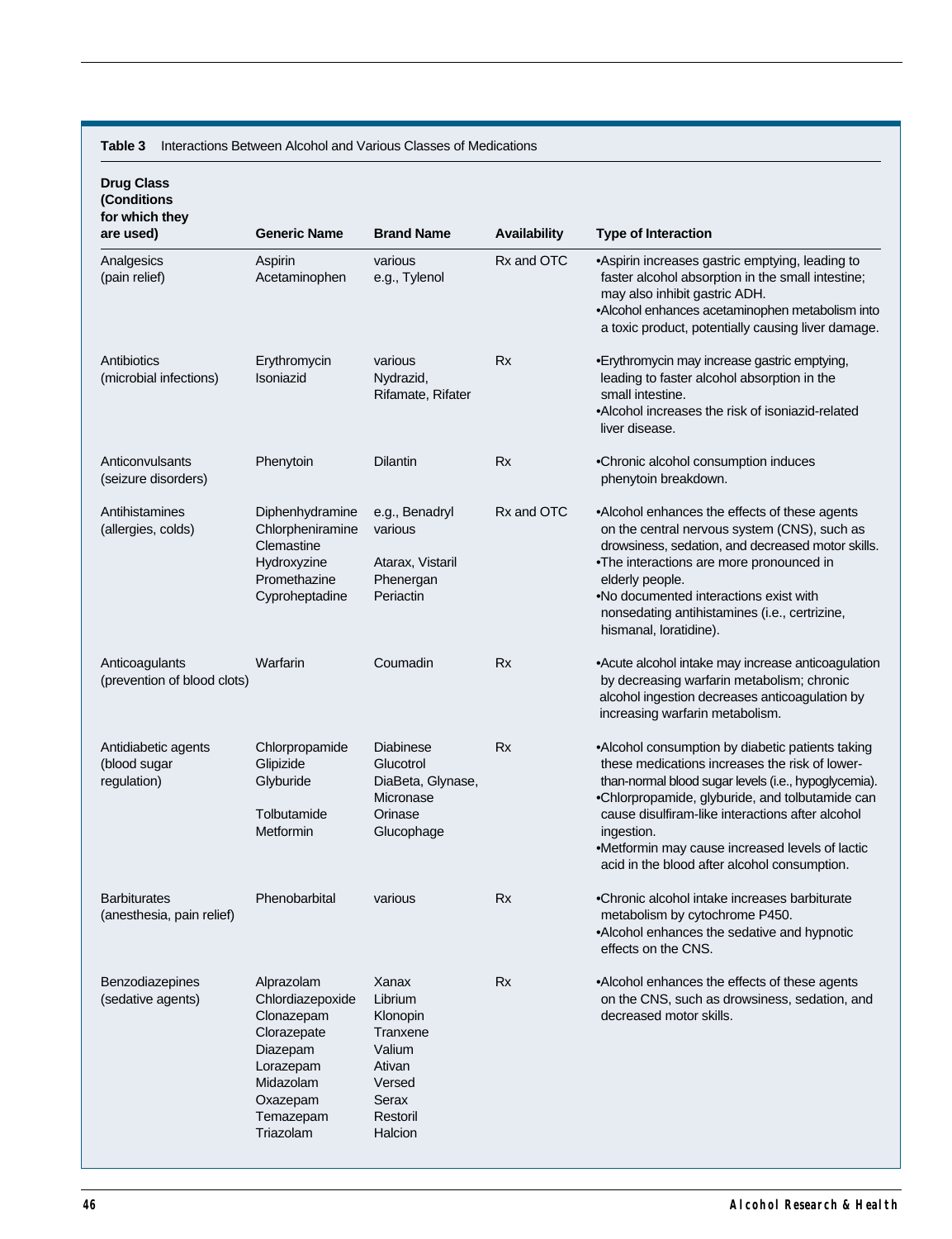continued

| <b>Drug Class</b><br>(Conditions<br>for which they<br>are used) | <b>Generic Name</b>                                                                                    | <b>Brand Name</b>                                                                                        | Availability | <b>Type of Interaction</b>                                                                                                                                                                                                                                           |
|-----------------------------------------------------------------|--------------------------------------------------------------------------------------------------------|----------------------------------------------------------------------------------------------------------|--------------|----------------------------------------------------------------------------------------------------------------------------------------------------------------------------------------------------------------------------------------------------------------------|
| Histamine $H_2$<br>receptor antagonists<br>(ulcers, heart burn) | Cimetidine<br>Nizatidine<br>Ranitidine                                                                 | Tagamet<br>Axid<br>Zantac                                                                                | Rx and OTC   | •The agents inhibit ADH in the stomach, thereby<br>reducing alcohol first-pass metabolism (see<br>figure 1), as well as increase gastric emptying.<br>As a result, BALs are higher than expected<br>for a given alcohol dose; this effect increases<br>over time.    |
| Immune modulators<br>(rheumatoid arthritis)                     | Methotrexate                                                                                           | Rheumatrex                                                                                               | <b>Rx</b>    | .Immune modulators (i.e., medications that affect<br>immune cell function) are associated with a<br>risk of liver damage, which is increased in<br>combination with alcohol.                                                                                         |
| Muscle relaxants                                                | Carisoprodol<br>Cyclobenzaprine                                                                        | Soma<br>Flexeril                                                                                         | <b>Rx</b>    | •Alcohol consumption enhances impairment<br>of physical abilities (e.g., driving) and<br>increases sedation.<br>•Carisoprodol produces an opiate-like high<br>when taken with alcohol; it is metabolized to<br>meprobamate and sometimes abused as a<br>street drug. |
| <b>NSAIDs</b><br>(pain relief and<br>inflammation)              | <b>Ibuprofen</b><br>Flurbiprofen<br>Fenoprofen<br>Ketoprofen<br>Naproxen<br>Diclofenac                 | e.g., Motrin<br>various<br>Nalfon<br>Orudis<br>Naprosyn<br>Voltaren                                      | Rx and OTC   | •Alcohol consumption increases the<br>associated risk of gastrointestinal bleeding.                                                                                                                                                                                  |
| Opioids (pain relief)                                           | Codeine<br>Hydromorphone<br>Fentanyl<br>Morphine<br>Meperidine<br>Propoxyphene                         | various<br><b>Dilaudid</b><br>generic<br>various<br>e.g., Demerol<br>Darvon, Wygesic                     | <b>Rx</b>    | •Alcohol enhances the effects of these<br>agents on the CNS, such as drowsiness,<br>sedation, and decreased motor skills.                                                                                                                                            |
| Sedatives and<br>hypnotics                                      | Chloral hydrate<br>Meprobamate                                                                         | <b>Noctec</b><br>Equanil, Miltown                                                                        | Rx           | •Alcohol inhibits the metabolism of these<br>agents and produces a depressant effect<br>on the CNS that includes sleepiness,<br>disorientation, incoherence, and confusion.                                                                                          |
| Tricyclic<br>antidepressants<br>(depression)                    | Amitriptyline<br>Clomipramine<br>Desipramine<br>Doxepin<br>Imipramine<br>Nortriptyline<br>Trimipramine | Elavil, Endep<br>Anafranil<br>Norpramin<br>Adapin, Sinequan<br>Tofranil<br>Aventyl, Pamelor<br>Surmontil | Rx           | •Alcohol consumption increases the risk of<br>sedation and a sudden drop in blood<br>pressure when a person stands up (i.e.,<br>orthostatic hypotension).                                                                                                            |
| <b>Herbal medications</b><br>(sleep aids)                       | Chamomile<br>Echinacea<br>Valerian                                                                     | various<br>preparations                                                                                  | <b>OTC</b>   | •Alcohol may accentuate the drowsiness that<br>is associated with these herbal preparations.                                                                                                                                                                         |

ADH = alcohol dehydrogenase; BAL = blood alcohol level; NSAIDs = nonsteroidal anti-inflammatory drugs; OTC = over the counter; Rx = prescription.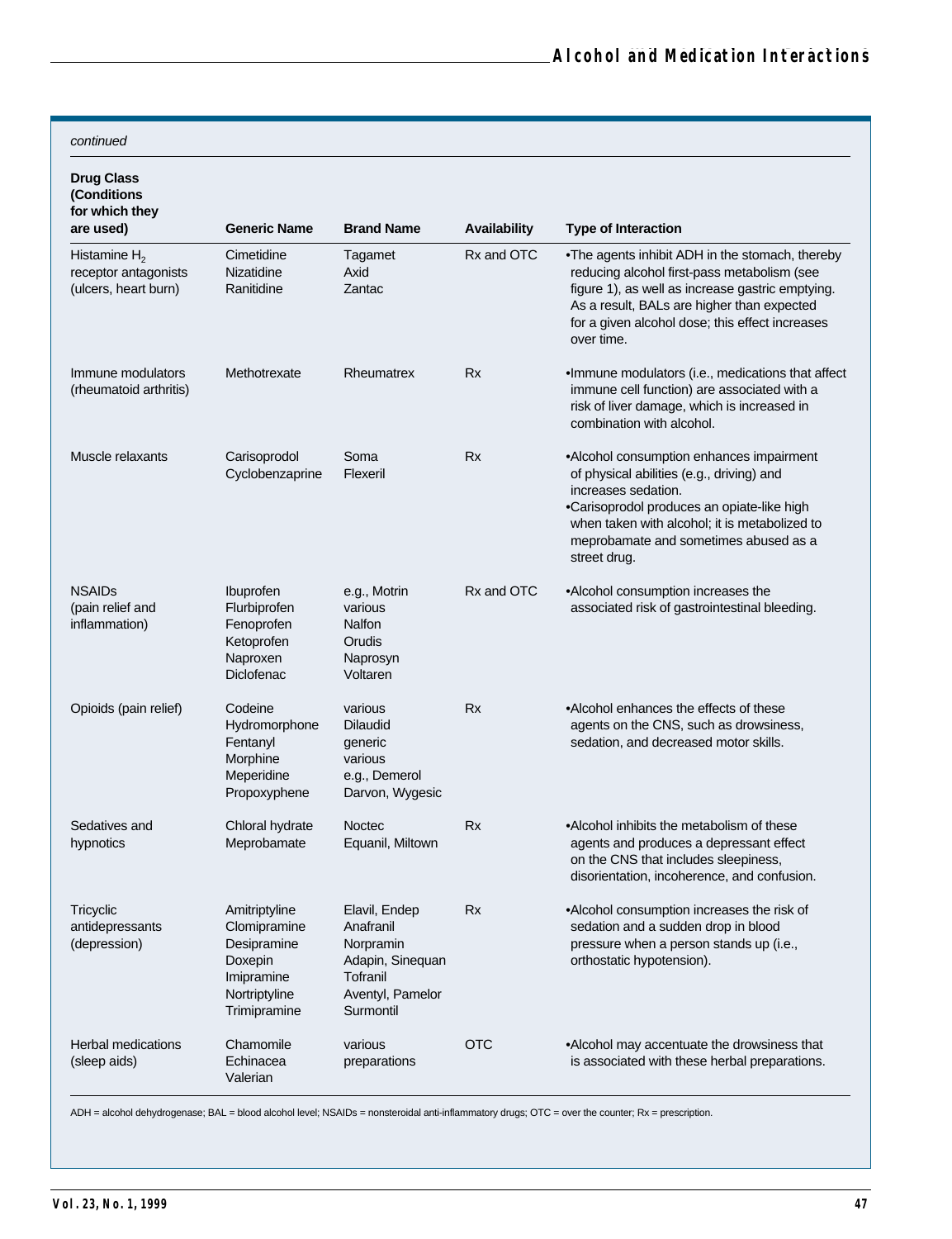interferes with the normal metabolism of the medication. This interference can take two forms, as follows:

- The breakdown and excretion of the affected medications are delayed, because the medications must compete with alcohol for breakdown by cytochrome P450. This type of interaction has been described mostly for metabolic reactions involving CYP2E1, but it also may involve CYP3A4 and CYP1A2 (Salmela et al. 1998).
- The metabolism of the affected medications is accelerated, because alcohol enhances the activity of medication-metabolizing cytochromes. When alcohol is not present simultaneously to compete for the cytochromes, increased cytochrome activity results in an increased elimination rate for medications that these enzymes metabolize.

Pharmacodynamic alcohol-medication interactions do not involve enzyme inhibition or activation, but rather refer to the additive effects of alcohol and certain medications. In this type of interaction, which occurs most commonly in the central nervous system (CNS), alcohol alters the effects of the medication without changing the medication's concentration in the blood. With some medications (e.g., barbiturates and sedative medications called benzodiazepines), alcohol acts on the same molecules inside or on the surface of the cell as does the medication. These interactions may be synergistic—that is, the effects of the combined medications exceed the sum of the effects of the individual medications. With other medications (e.g., antihistamines and antidepressants) alcohol enhances the sedative effects of those medications but acts through different mechanisms from those agents.

#### *Specific Alcohol-Medication Interactions*

This section describes different classes of medications and their interactions with alcohol (see table 3). The potential for the occurrence and relevance of alcohol-medication interactions in moderate drinkers may differ, however, between pharmacokinetic and pharmacodynamic interactions. The number of potential pharmacokinetic interactions with alcohol is great, because the various cytochrome P450 enzymes metabolize many medications.<sup>4</sup> However, many of the pharmacokinetic interactions discussed here were first discovered in heavy drinkers or alcoholics or were studied in animals given large alcohol doses in their diet. Although the potential for such effects certainly exists even after low alcohol consumption, researchers have not yet demonstrated the occurrence and relevance of those effects in moderate drinkers. Conversely, pharmacodynamic interactions can occur with intermittent alcohol consumption and even after a single episode of drinking. Accordingly, those interactions clearly pertain to moderate drinkers.

*Antibiotics.* The package inserts for most antibiotics include a warning for patients to avoid using alcohol with those medications. The rationale for these warnings is not entirely clear, however, because only a few antibiotics appear to interact with alcohol. For example, although some antibiotics induce flushing, most antibiotics do not. The antibiotic erythromycin may increase alcohol absorption in the intestine (and, consequently, increase BALs) by accelerating gastric emptying. Furthermore, people taking the antituberculosis drug isoniazid should abstain from alcohol, because isoniazid can cause liver damage, which may be exacerbated by daily alcohol consumption. Aside from these effects, however, moderate alcohol consumption probably does not interfere with antibiotic effectiveness. Possibly, concerns regarding the concurrent use of alcohol and antibiotics

grew from research findings indicating that heavy alcohol use can impair the function of certain immune cells and that alcoholics are predisposed to certain infections. These effects, however, are unlikely to occur in moderate drinkers.

*Antidepressants.* Several classes of antidepressant medications exist, including tricyclic antidepressants (TCAs), selective serotonin reuptake inhibitors (SSRIs), monoamine oxidase (MAO) inhibitors, and atypical antidepressants. These classes differ in their mechanism of action in that they affect different brain chemicals. All types of antidepressants, however, have some sedative as well as some stimulating activity.

TCAs with a higher ratio of sedativeto-stimulant activity (i.e., amitriptyline, doxepin, maprotiline, and trimipramine) will cause the most sedation. Alcohol increases the TCAs' sedative effects through pharmacodynamic interactions. In addition, alcohol consumption can cause pharmacokinetic interactions with TCAs. For example, alcohol appears to interfere with the first-pass metabolism of amitriptyline in the liver, resulting in increased amitriptyline levels in the blood*.* In addition, alcohol-induced liver disease further impairs amitriptyline breakdown and causes significantly increased levels of active medication in the body (i.e., increased bioavailability). High TCA levels, in turn, can lead to convulsions and disturbances in heart rhythm.

SSRIs (i.e., fluvoxamine, fluoxetine, paroxetine, and sertraline), which are currently the most widely used antidepressants, are much less sedating than are TCAs. In addition, no serious interactions appear to occur when these agents are consumed with moderate alcohol doses (Matilla 1990). In fact, SSRIs have the best safety profile of all antidepressants, even when combined in large quantities with alcohol (e.g., in suicide and overdose situations).

Conversely, people taking MAO inhibitors or atypical antidepressants can experience adverse consequences when simultaneously consuming alcohol. Thus, MAO inhibitors (e.g.,

<sup>4</sup> An Internet Web site (www.accp.com/p450.html) catalogs the classes of cytochrome P450 molecules that can metabolize various medications. This resource can help identify medications metabolized by CYP2E1 that may potentially interact with alcohol.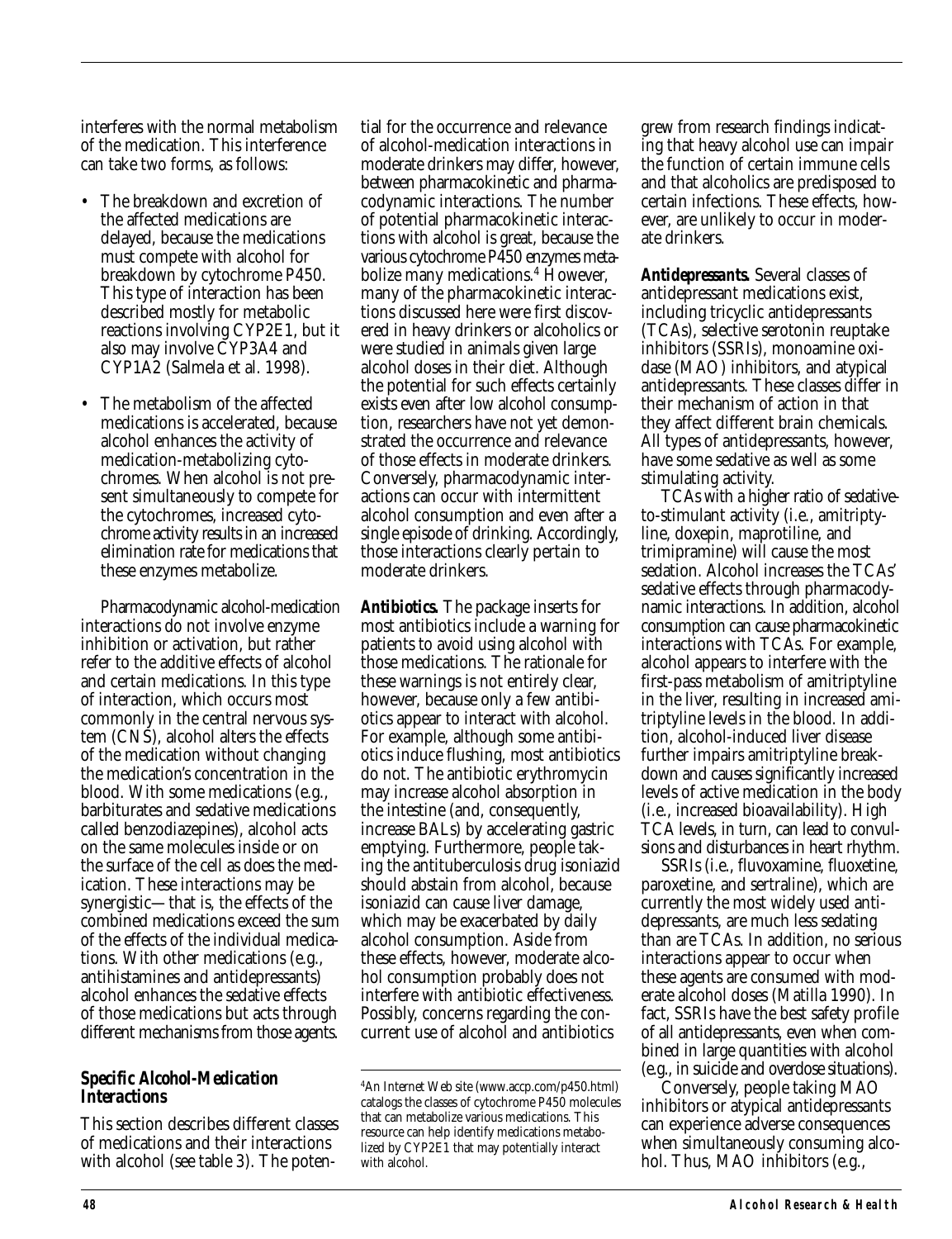phenelzine and tranylcypromine) can induce severe high blood pressure if they are consumed together with a substance called tyramine, which is present in red wine. Accordingly, people taking MAO inhibitors should be warned against drinking red wine. The atypical antidepressants (i.e., nefazodone and trazodone) may cause enhanced sedation when used with alcohol.

*Antihistamines.* These medications, which are available both by prescription and OTC, are used in the management of allergies and colds. Antihistamines may cause drowsiness, sedation, and low blood pressure (i.e., hypotension), especially in elderly patients (Dufour et al. 1992). Through pharmacodynamic interactions, alcohol can substantially enhance the sedating effects of these agents and may thereby increase, for example, a person's risk of falling or impair his or her ability to drive or operate other types of machinery. As a result of these potential interactions, warning labels on OTC antihistamines caution patients about the possibility of increased drowsiness when consuming the medication with alcohol. Newer antihistamines (i.e., certrizine and loratidine) have been developed to minimize drowsiness and sedation while still providing effective allergy relief. However, these newer medications may still be associated with an increased risk of hypotension and falls among the elderly, particularly when combined with alcohol. Consequently, patients taking nonsedating antihistamines still should be warned against using alcohol.

*Barbiturates.* These medications are sedative or sleep-inducing (i.e., hypnotic) agents that are frequently used for anesthesia. Phenobarbital, which is probably the most commonly prescribed barbiturate in modern practice, also is used in the treatment of seizure disorders. Phenobarbital activates some of the same molecules in the CNS as does alcohol, resulting in pharmacodynamic interactions between the two substances. Consequently, alcohol consumption while taking phenobarbital synergistically enhances the medication's sedative side effects. Patients taking barbiturates therefore should be warned not to perform tasks that require alertness, such as driving or operating heavy machinery, particularly after simultaneous alcohol consumption.

In addition to the pharmacodynamic interactions, pharmacokinetic interactions between alcohol and phenobarbital exist, because alcohol inhibits the medication's breakdown in the liver. This inhibition results in a slower metabolism and, possibly, higher blood

*Pharmacodynamic interactions can occur with intermittent alcohol consumption and even after a single episode of drinking.*

levels of phenobarbital. Conversely, barbiturates increase total cytochrome P450 activity in the liver and accelerate alcohol elimination from the blood (Bode et al. 1979). This acceleration of alcohol elimination probably does not have any adverse effect.

*Benzodiazepines.* Like barbiturates, benzodiazepines (BZDs) are classified as sedative-hypnotic agents and act through the same brain molecules as do barbiturates. Accordingly, as with barbiturates, concurrent consumption of BZDs and moderate amounts of alcohol can cause synergistic sedative effects, leading to substantial CNS impairment. It is worth noting that both barbiturates and benzodiazepines can impair memory, as can alcohol. Consequently, the combination of these medications with alcohol would exacerbate this memory-impairing effect. In fact, this effect sometimes is exploited by mixing alcoholic beverages with BZDs, such as the rapid-acting flunitrazepam (Rohypnol®), an agent implicated in

date rape (Simmons and Cupp 1998). In addition, the metabolism of certain BZDs involves cytochrome P450, leading to the alcohol-induced changes in metabolism described earlier in this article.

*Histamine H2 Receptor Antagonists (H2RAs).* As mentioned earlier in this article,  $H_2RAs$  (e.g., cimetidine, ranitidine, nizatidine, and famotidine), which reduce gastric acid secretion, are used in the treatment of ulcers and heartburn. These agents reduce ADH activity in the stomach mucosa (Caballeria et al. 1991), and cimetidine also may increase the rate of gastric emptying. As a result, alcohol consumed with cimetidine undergoes less first-pass metabolism, resulting in increased BALs. For example, in a study of people who consumed three or four standard drinks over 135 minutes while taking cimetidine, BALs rose higher and remained elevated for a longer period of time than in people not taking cimetidine (Lieber 1997; Gupta et al. 1995). Not all  $H_2RAs$ , however, exert the same effect on BALs when taken with alcohol. Thus, cimetidine and ranitidine have the most pronounced effect, nizatidine has an intermediate effect, and famotidine appears to have no effect (i.e., appears not to interact with alcohol).<sup>5</sup> In addition, because women generally appear to have lower first-pass metabolism of alcohol, they may be at less risk for adverse interactions with  $H_2RAs$ .

*Muscle Relaxants.* Several muscle relaxants (e.g., carisoprodol, cyclobenzaprine, and baclofen), when taken with alcohol, may produce a certain narcotic-like reaction that includes extreme weakness, dizziness, agitation, euphoria, and confusion. For example, carisoprodol is a commonly abused and readily available prescription medication that is sold as a street drug. Its metabolism in the liver generates an anxiety-reducing agent that was previously marketed as

<sup>5</sup> Another class of medications, which prevent gastric acid production through a different mechanism from the  $H_2RAs$  (i.e., omeprazole and lansoprazole), also do not appear to interact with alcohol.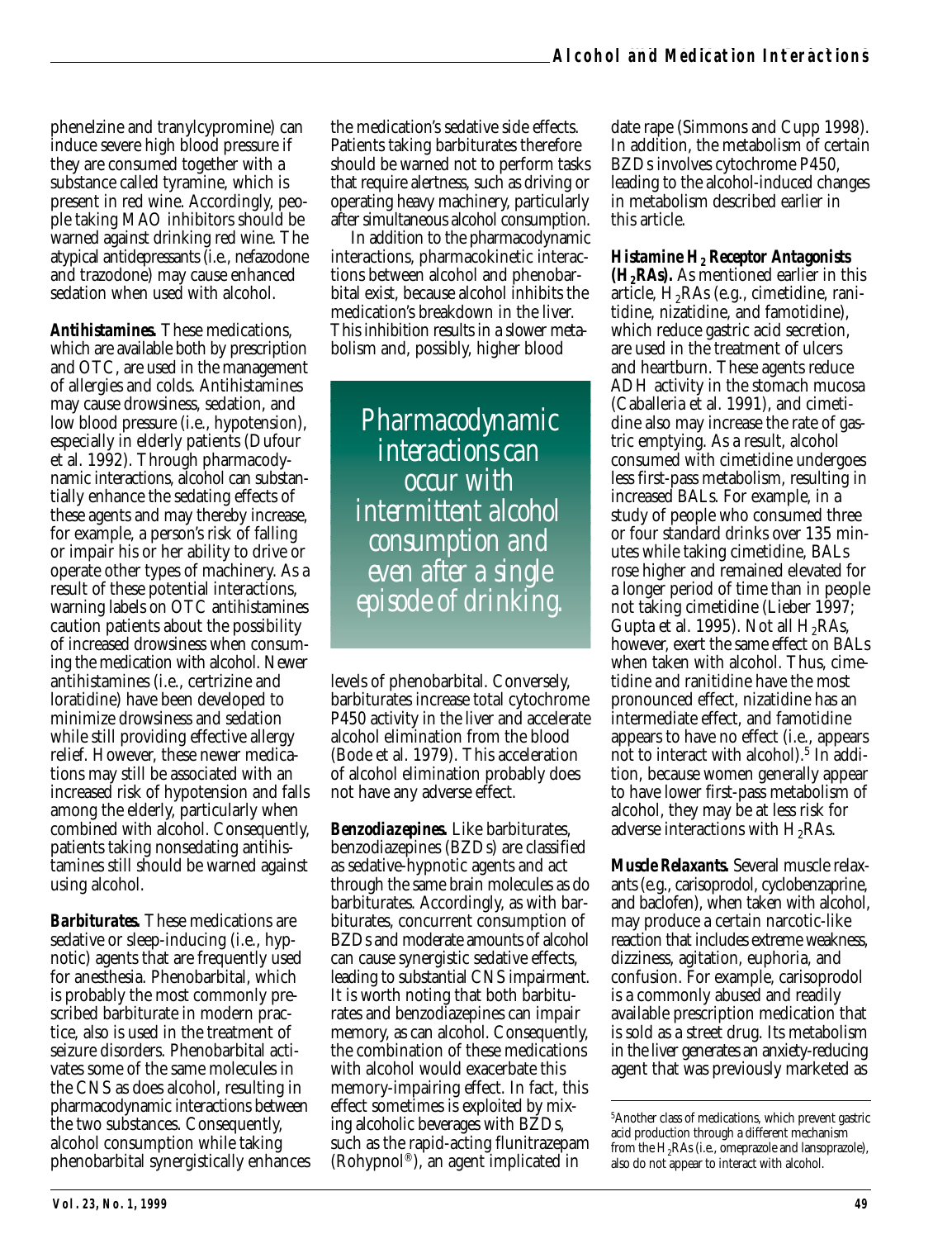a controlled substance (meprobamate). The mixture of carisoprodol with beer is popular among street abusers for creating a quick state of euphoria.

#### *Nonnarcotic Pain Medications and Anti-Inflammatory Agents.*

Many people frequently use nonnarcotic pain medications and anti-inflammatory agents (e.g., aspirin, acetaminophen, or ibuprofen) for headaches and other minor aches and pains. In addition, arthritis and other disorders of the muscles and bones are among the most common problems for which older people consult physicians (Adams 1995). Nonsteroidal anti-inflammatory drugs (NSAIDs) (e.g., ibuprofen, naproxen, indomethacin, and diclofenac) and aspirin are commonly prescribed or recommended for the treatment of these disorders and are purchased OTC in huge amounts. Several potential interactions exist between alcohol and these agents, as follows:

- NSAIDs have been implicated in an increased risk of ulcers and gastrointestinal bleeding in elderly people. Alcohol may exacerbate that risk by enhancing the ability of these medications to damage the stomach mucosa (Adams 1995).<sup>6</sup>
- Aspirin, indomethacin, and ibuprofen cause prolonged bleeding by inhibiting the function of certain blood cells involved in blood clot formation. This effect also appears to be enhanced by concurrent alcohol use (Deykin et al. 1982).
- Aspirin has been shown to increase BALs after small alcohol doses, possibly by inhibiting first-pass metabolism (Roine et al. 1990).

An important pharmacokinetic interaction between alcohol and aceta-

minophen can increase the risk of acetaminophen-related toxic effects on the liver. Acetaminophen breakdown by CYP2E1 (and possibly CYP3A) results in the formation of a toxic product that can cause potentially life-threatening liver damage. As mentioned earlier, heavy alcohol use enhances CYP2E1 activity. In turn, enhanced CYP2E1 activity increases the formation of the toxic acetaminophen product. To prevent liver damage, patients generally should not exceed the maximum doses recommended by the manufacturers (i.e., 4 grams, or up to eight extra-strength tablets of acetaminophen per day). In people who drink heavily or who are fasting (which also increases CYP2E1 activity), however, liver injury may occur at doses as low as 2 to 4 grams per day. The specific drinking levels at which acetaminophen toxicity is enhanced are still unknown. Because acetaminophen is easily available OTC, however, labels on the packages warn people about the potentially dangerous alcohol-acetaminophen combination. Furthermore, people should be aware that combination cough, cold, and flu medications may contain aspirin, acetaminophen, or ibuprofen, all of which might contribute to serious health consequences when combined with alcohol.

*Opioids.* Opioids are agents with opium-like effects (e.g., sedation, pain relief, and euphoria) that are used as pain medications. Alcohol accentuates the opioids' sedating effects. Accordingly, all patients receiving narcotic prescriptions should be warned about the drowsiness caused by these agents and the additive effects of alcohol. Overdoses of alcohol and opioids are potentially lethal because they can reduce the cough reflex and breathing functions; as a result, the patients are at risk of getting foods, fluids, or other objects stuck in their airways or of being unable to breathe.

Certain opioid pain medications (e.g., codeine, propoxyphene, and oxycodone) are manufactured as combination products containing acetaminophen. These combinations can be particularly harmful when combined with alcohol because they provide "hidden" doses of acetaminophen. As described in the previous section, alcohol consumption may result in the accumulation of toxic breakdown products of acetaminophen. Therefore, patients using opioid-acetaminophen combination products should be cautioned about restricting the total amount of acetaminophen they ingest daily (i.e., they should not take regular acetaminophen in addition to the combination product).

*Warfarin.* The anticoagulant warfarin is used for the prevention of blood clots in patients with irregular heart rhythms or artificial heart valves; it is also used to treat clots that form in extremities such as legs, arms, or sometimes the lungs. Its anticoagulant effect is acutely altered by even small amounts of alcohol. In people taking warfarin and ingesting a few drinks in one sitting, anticlotting effects may be stronger than necessary for medical purposes, placing these people at risk for increased bleeding. This excessive warfarin activity results from alcoholrelated inhibition of warfarin metabolism by cytochrome P450 in the liver (Lieber 1994). Conversely, in people who chronically drink alcohol, longterm alcohol consumption activates cytochrome P450 and, consequently, warfarin metabolism. As a result, warfarin is broken down faster than normal, and higher warfarin doses are required to achieve the desired anticoagulant effect. Thus, alcohol consumption can result in dangerously high or insufficient warfarin activity, depending on the patient's drinking pattern. Therefore, patients taking warfarin generally should avoid alcohol.

#### **Moderate Alcohol Consumption and OTC or Herbal Medications**

Use of OTC medications is widespread among the general population. According to a recent survey, 85 percent of adults ages 18 and older have used OTC pain relievers at least once, and

<sup>6</sup> Moderate alcohol use by itself, however, does not appear to be associated with an increased risk of ulcers or gastrointestinal bleeding and also is unlikely to cause a certain type of inflammation of the stomach lining (i.e., hemorrhagic gastritis) that has been observed after heavy alcohol use.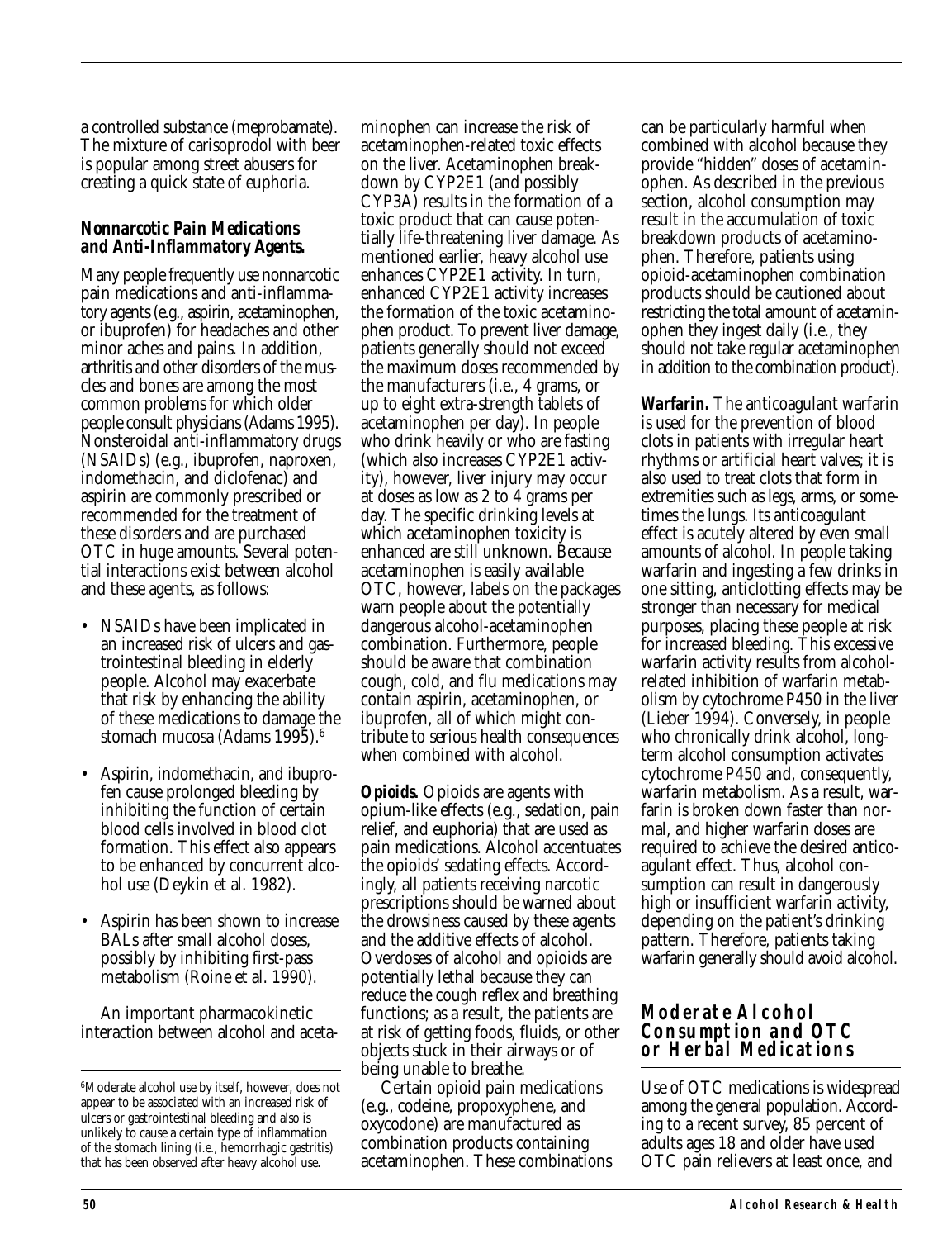up to 34 percent use OTC pain relievers on a weekly basis, often without consulting a pharmacist. Furthermore, a recent scientific panel convened by the American Pharmaceutical Association (1997) reported that although adults frequently use OTC medications, many consumers fail to read the product warning labels. Finally, consumers frequently are unaware of the type of medication they take (e.g., NSAID or analgesic). For example, only one in three adults are familiar with the product names acetaminophen, aspirin, or ibuprofen and are able to link these product names to specific brand names. As a result, many consumers are not fully aware of the potential risks of taking these products, particularly in combination with other prescription medications or alcohol.

Another factor contributing to an increasing risk of medication-medication or alcohol-medication interactions is that many medications that previously were available only by prescription (e.g.,  $H_2RAs$  and NSAIDs) are gaining OTC status. OTC marketing strategies, however, often lead the consumer to think that these medications are safe to use on an "asneeded" basis, even though they can be potentially dangerous when used with alcohol. For example, the message that "acid blocker" medications can be used before or during a spicy meal to prevent heartburn symptoms may lead consumers to believe that this practice is also acceptable when they drink alcohol with their meal.

Not only the combination of alcohol and OTC products but also the amount of alcohol contained in various OTC products can be dangerous (see table 1). Alcohol concentrations in these products can be substantial; mouthwashes and cough syrups tend to have the highest alcohol contents. In an effort to control the alcohol amounts in these products and promote safety, the Food and Drug Administration's (FDA's) OTCdrugs advisory committee has adopted the following limits on the amount of alcohol considered appropriate:

• For children under age 6, products should be "alcohol free" (i.e., have

an alcohol content of 0.5 percent or less).

- For children ages 6 to 12, the alcohol content should range between 0.5 and 5 percent.
- For people over age 12, the alcohol content should not exceed 5 to 10 percent.

These levels represent only guidelines, however, and are not enforced by the FDA. The manufacturers of OTC products have agreed to maintain certain standards to keep their products as close to these suggestions as possible. Nevertheless, higher alcohol concentrations are considered acceptable in certain products, such as herbal medications, because alcohol often is needed to extract and dissolve organic substances from plants.

Herbal medications currently are widely used, and many people assume that because these products are "natural," they also are safe to use. This assumption may not always be correct, however. For example, chamomile, echinacea, and valerian commonly are used as sleep aids, and like prescription and OTC products that cause sedation, these herbal products may produce enhanced sedative effects in the CNS when combined with alcohol. In addition, liver toxicities caused by various natural products have now been identified (Heathcote and Wanless 1995), and their combination with alcohol may enhance potential adverse effects. To date, limited documentation of such interactions exists because of a lack of scientific studies on this subject (Miller 1998).

# **Conclusions**

Alcohol's effects on the metabolism and activities of various medications have been well documented in chronic heavy drinkers. The effects of moderate alcohol consumption, however, have not been studied as thoroughly. Those effects most likely to be clinically significant are the risk of over-sedation resulting from the combination of

benzodiazepines and alcohol and the interaction of alcohol with warfarin. Given the variety and complexity of observed interactions between alcohol and numerous medications, it is difficult to recommend an alcohol consumption level that can be considered safe when taking medications. As a rule, people taking either prescription or OTC medications should always read the product warning labels to determine whether possible interactions exist. Similarly, health care providers should be alert to the potential for moderate alcohol use to either enhance medication effects or interfere with the desired therapeutic actions of a medication. ■

# **References**

ADAMS, W.L. Interactions between alcohol and other drugs. *International Journal of Addictions* 30:1903–1923, 1995.

American Pharmaceutical Association. *Navigating the Medication Marketplace: How Consumers Choose.* Washington, DC: the Association, 1997.

BODE, J.C.; BODE, C.; AND THIELE, D. Alcohol metabolism in man: Effect of intravenous fructose infusion on blood ethanol elimination rate following stimulation by phenobarbital treatment or chronic alcohol consumption. *Klinische Wochenschrift* 57:125–130, 1979.

CABALLERIA, J.; BARAONA, E.; DEULOFEU, R.; HERNANDEZ-MUNOZ, R.; RODES, J.; AND LIEBER, C.S. Effects of H-2 receptor antagonists on gastric alcohol dehydrogenase activity. *Digestive Disease Sciences* 36:1673–1679, 1991.

CARRIERE, V.; VERTHOU, F.; BAIRD, S.; BELLOC, C.; BEAUNE, P.; AND DE WAZIERS, I. Human cytochrome P450 2E1 (CYP2E1): From genotype to phenotype. *Pharmacogenetics* 6:203–211, 1996.

DEYKIN, D.; JANSON, P.; AND MCMAHON, L. Ethanol potentiation of aspirin-induced prolongation of the bleeding time. *New England Journal of Medicine* 306:852–854, 1982.

DUFOUR, M.C.; ARCHER, L.; AND GORDIS, E. Alcohol and the elderly. *Clinical Geriatric Medicine* 8:127–141, 1992.

GOEDDE, H.W.; SINGH, S.; AGARWAL, D.P.; FRITZE, G.; STAPEL, K.; AND PAIK, Y.K. Genotyping of mitochondrial aldehyde dehydrogenase in blood samples using allele-specific oligonucleotides: Comparison with phenotyping in hair roots. *Human Genetics* 81:305–307, 1989.

GUPTA, A.M.; BARAONA, E.; AND LIEBER, C.S. Significant increase of blood alcohol by cimetidine after repetitive drinking of small alcohol doses.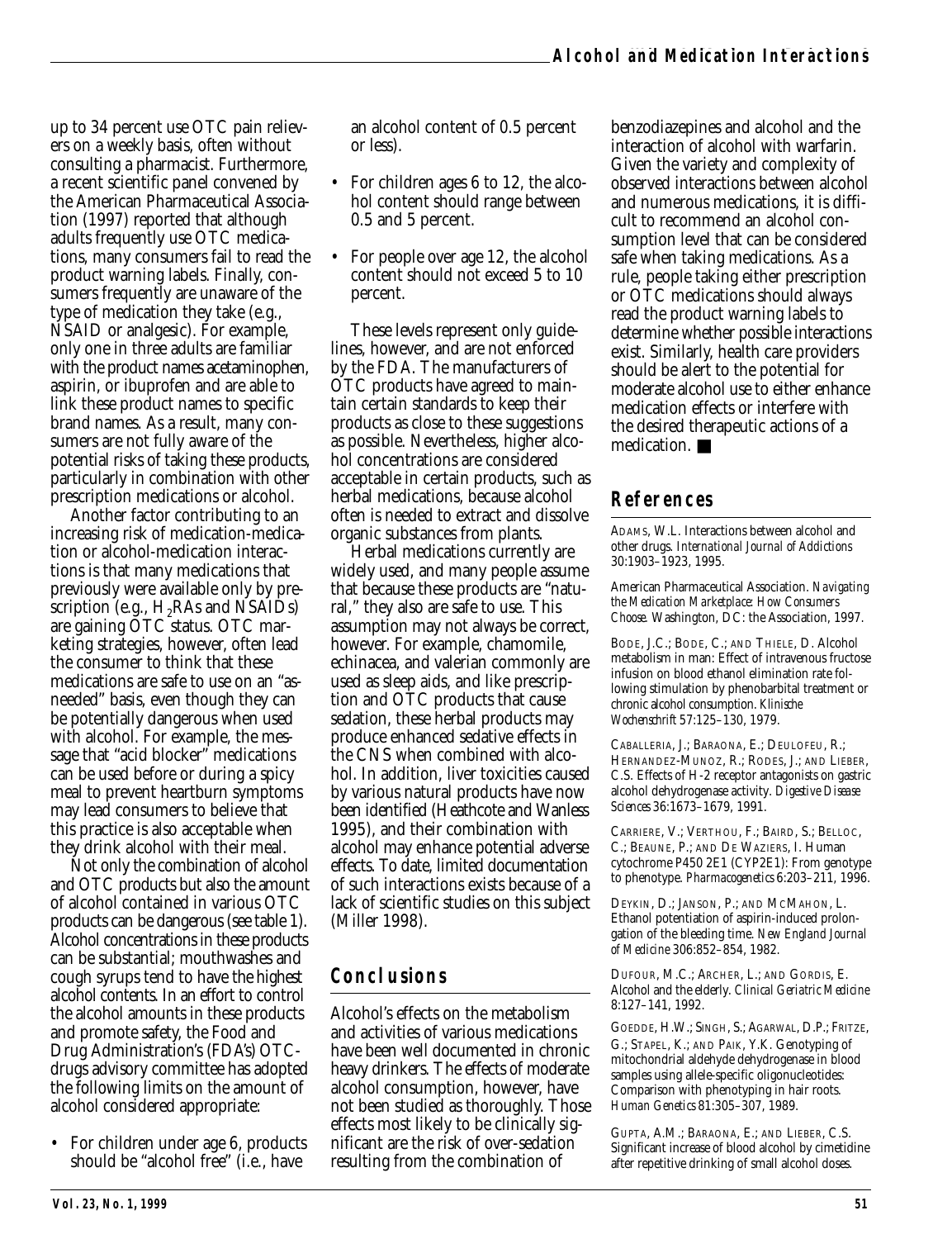# **Alcohol's Influences on Various Disease States**

Many people who are being treated for chronic<br>health problems, such as diabetes and high<br>alcohol, whether occasionally or regularly. As described health problems, such as diabetes and high blood pressure (i.e., hypertension), consume alcohol, whether occasionally or regularly. As described in the main article, alcohol consumption, even at moderate levels, may interfere with the activities of many medications prescribed for such conditions. In addition, however, alcohol use may contribute to or exacerbate certain medical conditions.

#### *Diabetes*

In people with diabetes, control of the levels of the sugar glucose in the blood is severely impaired, either because these people lack the hormone insulin, which plays a central role in blood sugar regulation, or because their body does not respond appropriately to the insulin they produce. Alcohol consumption in diabetics can result either in higher-than-normal blood sugar levels (i.e., hyperglycemia) or in lower-than-normal blood sugar levels (i.e., hypoglycemia), depending on the patient's nutritional status (Emanuele et al. 1998). Thus, long-term (i.e., chronic) alcohol consumption in well-nourished diabetics can lead to hyperglycemia. Conversely, alcohol consumption in diabetics who have not eaten for a while and whose glucose resources are exhausted (i.e., who are in a fasting state) can induce hypoglycemia. Both hyperglycemia and hypoglycemia can have serious health consequences. Diabetes medications that substitute for or stimulate the body's own insulin production (e.g., insulin or sulfonylureas) also may lead to hypoglycemia.

Alcohol-induced hypoglycemia occurs in the fasted state, when the diabetic's blood sugar levels are already low and the body depends on the production of new glucose molecules (i.e., gluconeogenesis) to maintain sufficient blood glucose levels. Gluconeogenesis, which occurs in the liver, requires certain compounds whose levels are regulated by a substance called reduced nicotinamide adenine dinucleotide (NADH). Alcohol metabolism in the liver generates excessive NADH levels and thus reduces the levels of the compounds needed for gluconeogenesis, thereby contributing to

a further drop in blood sugar levels. This response is particularly critical in diabetics taking medications that can cause hypoglycemia. Consequently, these patients should be advised to drink alcohol only with or shortly after meals.

Diabetics who consume alcohol also must be alert to the fact that the symptoms of mild intoxication closely resemble those of hypoglycemia. Accordingly, diabetics should check their blood glucose levels whenever they are uncertain about whether their symptoms are caused by hypoglycemia or alcohol intoxication (for additional recommendations for diabetics who consume alcohol, see the textbox). Finally, patients using certain diabetes medications (e.g., chlorpropamide) should be cautioned that the medications can cause a disulfiram-like reaction when alcohol is consumed.

## *Hyperlipidemia*

In people with hyperlipidemia, the levels of fat molecules in the blood—particularly molecules called triglycerides—are higher than normal. This condition can be associated with an increased risk of various health problems, the most serious of which is cardiovascular disease. Alcohol consumption may exacerbate hyperlipidemia, because the same metabolic alcohol effects that inhibit gluconeogenesis also inhibit fat metabolism. As a result, the production of certain molecules called very low density lipoprotein (VLDL) particles is increased. Thus, people with elevated triglyceride levels in the blood should probably abstain from alcohol to determine if alcohol consumption is contributing to their elevated lipid levels.

#### *Hypertension*

Elevated blood pressure is a risk factor for cardiovascular disease, including heart attacks. Alcohol is known to cause a dose-dependent elevation in blood pressure (Beilin 1995). Researchers do not yet know exactly what levels of alcohol consumption cause hypertension (for more information, see the article by Klatsky, pp. 15–23). However, all patients who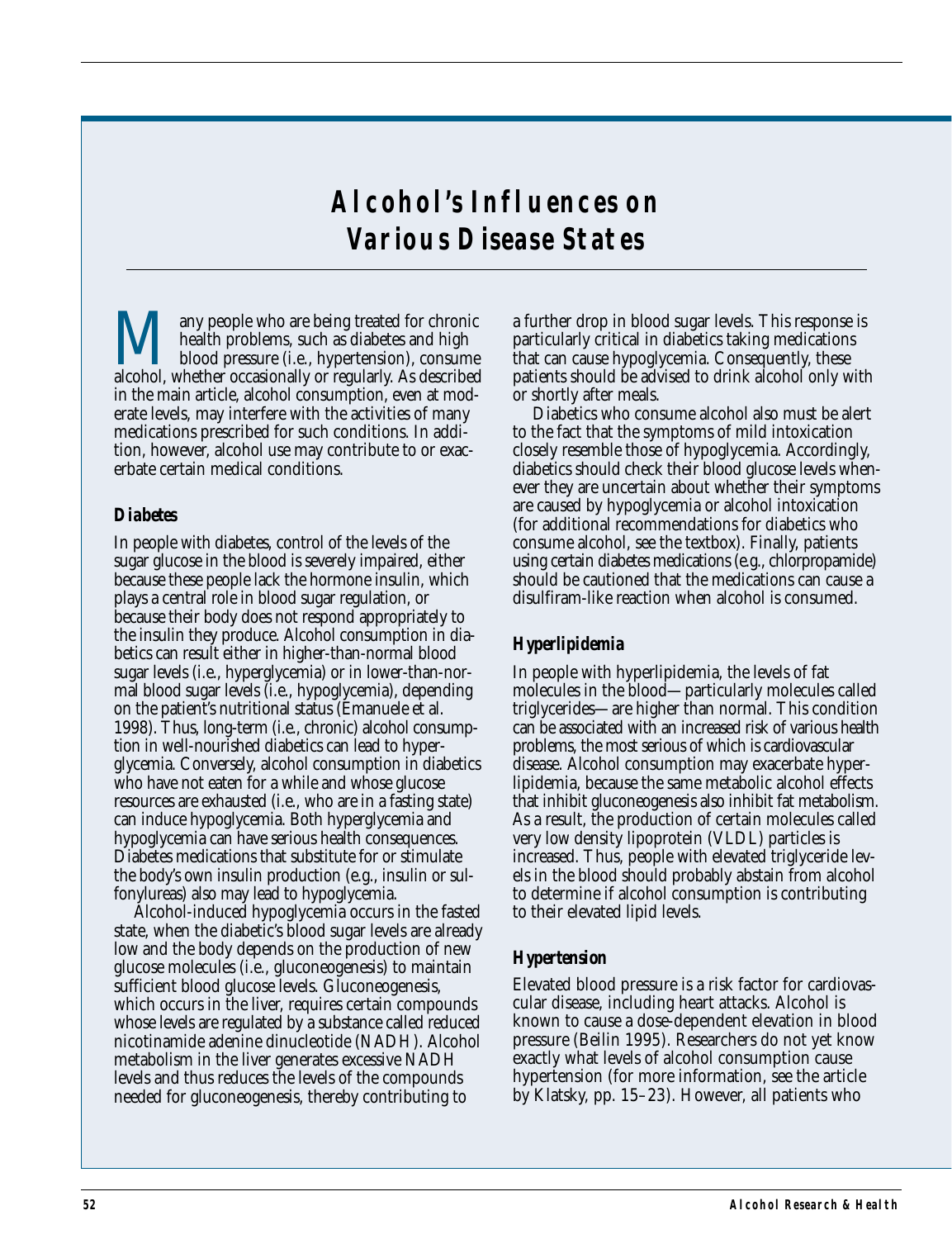are diagnosed with high blood pressure should be questioned regarding their alcohol intake before being started on antihypertensive therapy. In some of those patients, cessation of drinking alone may reduce blood pressure and thus obviate the need for pharmacological treatment. Furthermore, patients taking certain kinds of cardiac medications (e.g., isosorbide [Isordil<sup>®</sup> and Ismo<sup>®</sup>], terazosin [Hytrin<sup>®</sup>], doxazosin [Cardura®]) should be warned that alco-

# **Preventing Alcohol-Induced Hypoglycemia**

Alcohol-consuming diabetic patients should consider the following general suggestions for preventing alcohol-induced hypoglycemia:

- Never consume alcohol without food or while in a fasting state.
- Consume only moderate amounts of alcohol (i.e., one or two bottles of beer, glasses of wine, or mixed drinks at one sitting), and drink no more than once or twice weekly.
- Allow 1.5 to 2 hours between drinks.
- Avoid sugar-containing drinks, and consume only light beer, dry wine, or drinks mixed with diet sodas.
- Check blood sugar levels if unsure whether certain body sensations (e.g., light-headedness) result from hypoglycemia or alcohol effects.
- Be on the alert for alcohol hidden in prescription and over-the-counter medications.

hol consumption in combination with those medications may cause lower-than-normal blood pressure. These important potential risks associated with even moderate alcohol consumption (i.e., one or two standard drinks<sup>1</sup> per day) must be considered when discussing the cardiovascular benefits associated with moderate drinking (e.g., reduced risk of heart attacks and certain kinds of strokes.)

## *Hepatitis C Infection*

Infection with the hepatitis C virus, which can result in serious and even fatal liver damage, is common in the United States and around the world. The only effective treatment to date involves a substance called interferon-α, often in combination with an agent called ribavirin, and has a cure rate of approximately 40 percent. Heavy alcohol use in patients infected with hepatitis C accelerates the rate of liver damage and increases the risk of cirrhosis. Moreover, heavy alcohol use appears to reduce the number of hepatitis C-infected people who respond to treatment with interferon-α. Researchers do not yet know how alcohol consumption exacerbates disease progression and interferes with treatment. Nevertheless, people infected with the hepatitis C virus probably should avoid using alcohol, particularly during interferon- $\alpha$ treatment.

*—Ron Weathermon and David W. Crabb*

#### *References*

BEILIN, L.J. Alcohol and hypertension. *Clinical and Experimental Pharmacology and Physiology* 22:185–188, 1995.

EMANUELE, N.V.; SWADE, T.F.; AND EMANUELE, M.A. Consequences of alcohol use in diabetics. *Alcohol Health & Research World* 22(3):211–219, 1998.

<sup>1</sup>A standard drink is defined as one 12-ounce can of beer or bottle of wine cooler, one 5-ounce glass of wine, or 1.5 ounces of distilled spirits and is equivalent to approximately 0.5 ounce, or 12 grams (g), of pure alcohol.